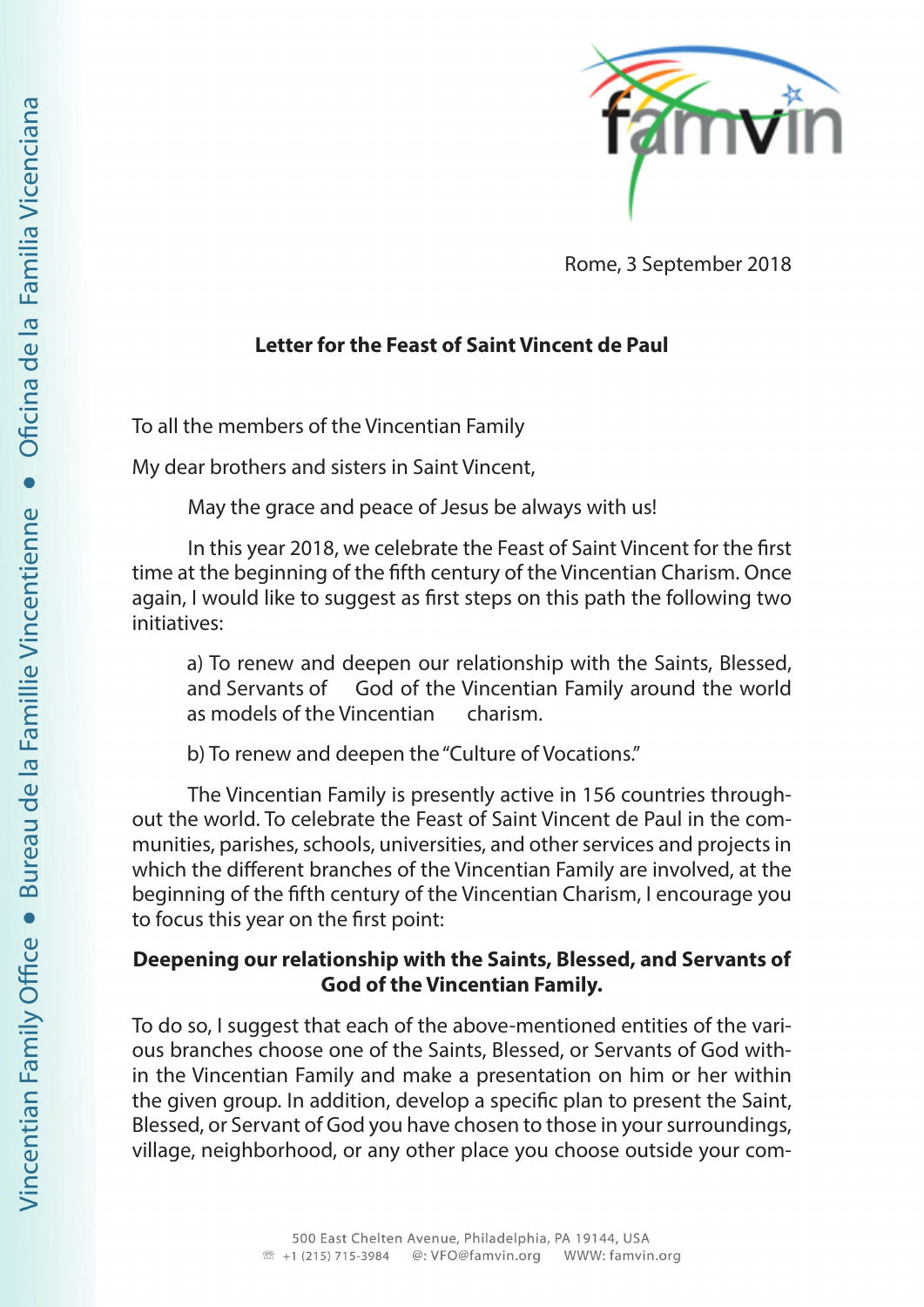

munity or group. Presenting a member of the Vincentian Family, whose life is a model of the incarnation of the charism in the place and time of history God put him or her to fulfill the mission, will be a wonderful way to share the legacy, spirituality, and charism of Saint Vincent de Paul.

Here are some further suggestions for developing this project:

- 1) Reflect on the list of all the Saints, Blessed, and Servants of God of the Vincentian Family.
- 2) Choose, according to your judgment, the one who, in your environment or place of service, best speaks to the persons to whom you will present him or her.
- 3) Form a small committee to be responsible for preparing the project by
	- a) considering the best way to communicate to the people the life, spirituality, and charism of the one chosen;
	- b) developing means to present the information with PowerPoint, brochures, internet, social media, YouTube, Instagram, etc.
- 4) Encourage, in a particular way, young people to follow in his/her footsteps, such as considering a vocation to the Consecrated Life as a Sister, Brother, or Priest (thus deepening the Culture of Vocations).
- 5) If you are not able to prepare or launch the initiative for the Feast of Saint Vincent de Paul, form the committee responsible for coordinating it and announce it on the Feast, with the plan as to how, where, and when you will develop the project and make the different presentations.
- 6) Encourage others to pray through the intercession of that Saint, Blessed, or Servant of God for various needs and to trust in his/her intervention before God, being open to graces, miracles, healing of soul and body, and conversions. To this end, compose a prayer through the intercession of the chosen Saint, Blessed, or Servant of God, indicating an address or e-mail where persons can communicate the graces received. This also will help to bring the processes of our Blessed and Servants of God to a conclusion. Many still need a miracle to be presented to the Congregation for the Causes of Saints in order to be recognized officially by the Church as Saints.